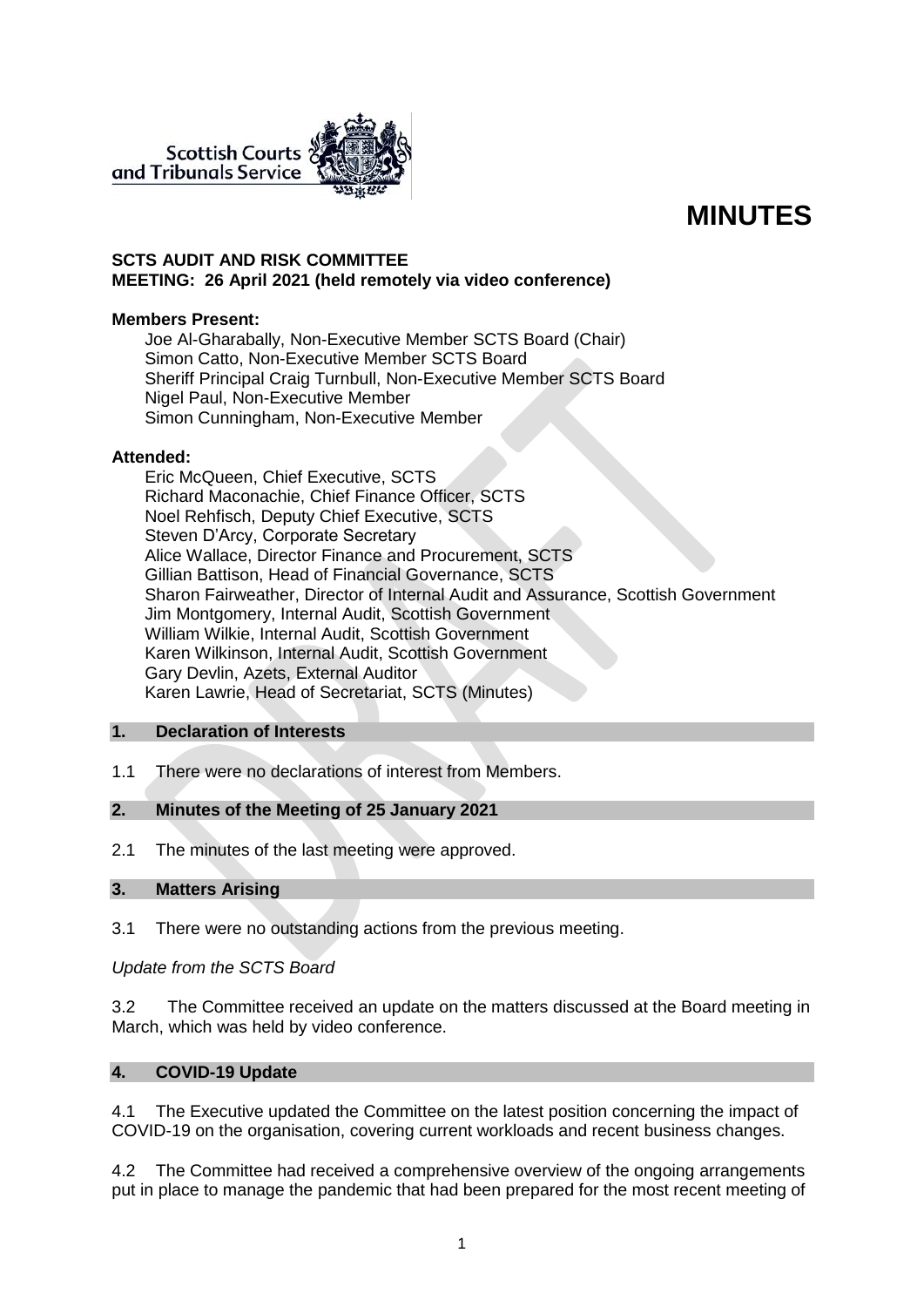the SCTS Board. Oversight of the response continued to be provided by the Strategic Incident Management (SIM) Team. This ensured that the situation was kept under review with key information shared and sound decisions made.

4.3 Members were updated on the ongoing response to the current restrictions, which continues to develop with the recommencement of a broader range of summary trials in April. Justice of the Peace courts would re-start all business on 7 June.

4.4 Following a full year of restrictions the continued pressure caused by the pandemic was acknowledged. A number of new and innovative ways of working would continue in the longer term where they offered benefit to service users, staff and judiciary.

4.5 Members commented on plans to address the backlog of solemn and summary business. It was confirmed that a co-ordinated approach across the justice sector was being taken to address criminal case backlogs, which included £50m of justice sector funding from Scottish Government in the current financial year. The funding would allow additional courts to be introduced and would ensure that sufficient resources were in place across the sector to manage increased business volumes effectively.

4.6 The Committee thanked the Executive for the comprehensive update and assurances provided.

# **5. SCTS Financial Improvement and Succession Planning Update**

5.1 The Executive reported on activity to improve controls and succession planning within the SCTS Finance function. Recommendations made in earlier reviews by Internal and External Audit had now been completed and the paper provided an update on the current position in relation to the areas on which those audits had focused.

5.2 The Committee were informed that recruitment for a number of key roles had commenced. New approaches to recruitment were being tested in order to attract a greater number of external candidates. Finance staff were also working collaboratively with the newly created Corporate Lab to develop stronger and more integrated financial systems that would support the needs of the Finance Team. Early engagement had taken place with the Scottish Government to ensure SCTS were involved in the strategic upgrade of shared financial service systems.

5.3 The Committee commended the Finance and Procurement Team on the action taken over the last year, which had resulted in an improved staffing structure and sound financial controls. The Committee requested that regular updates be provided on recruitment, skills development and finance systems to keep them informed of continued progress.

# **6. Internal Audit**

# *Opinion for the Audit Year*

6.1 Internal Audit presented their Annual Assurance Report on audit work undertaken in 2020-21. The report covered risk management, control and governance arrangements. Internal Audit overall assurance opinion for the year was "Reasonable". It was noted that this was a solid assurance opinion, particularly against the context of the global pandemic and the challenges faced by SCTS.

6.2 The Committee discussed the Internal Audit recommendations captured in the Action Tracker. Although there were a number of historical recommendations still to be completed the Executive confirmed that those remaining on the tracker for a period of time tended to be complex recommendations that required action in a number of areas prior to completion. It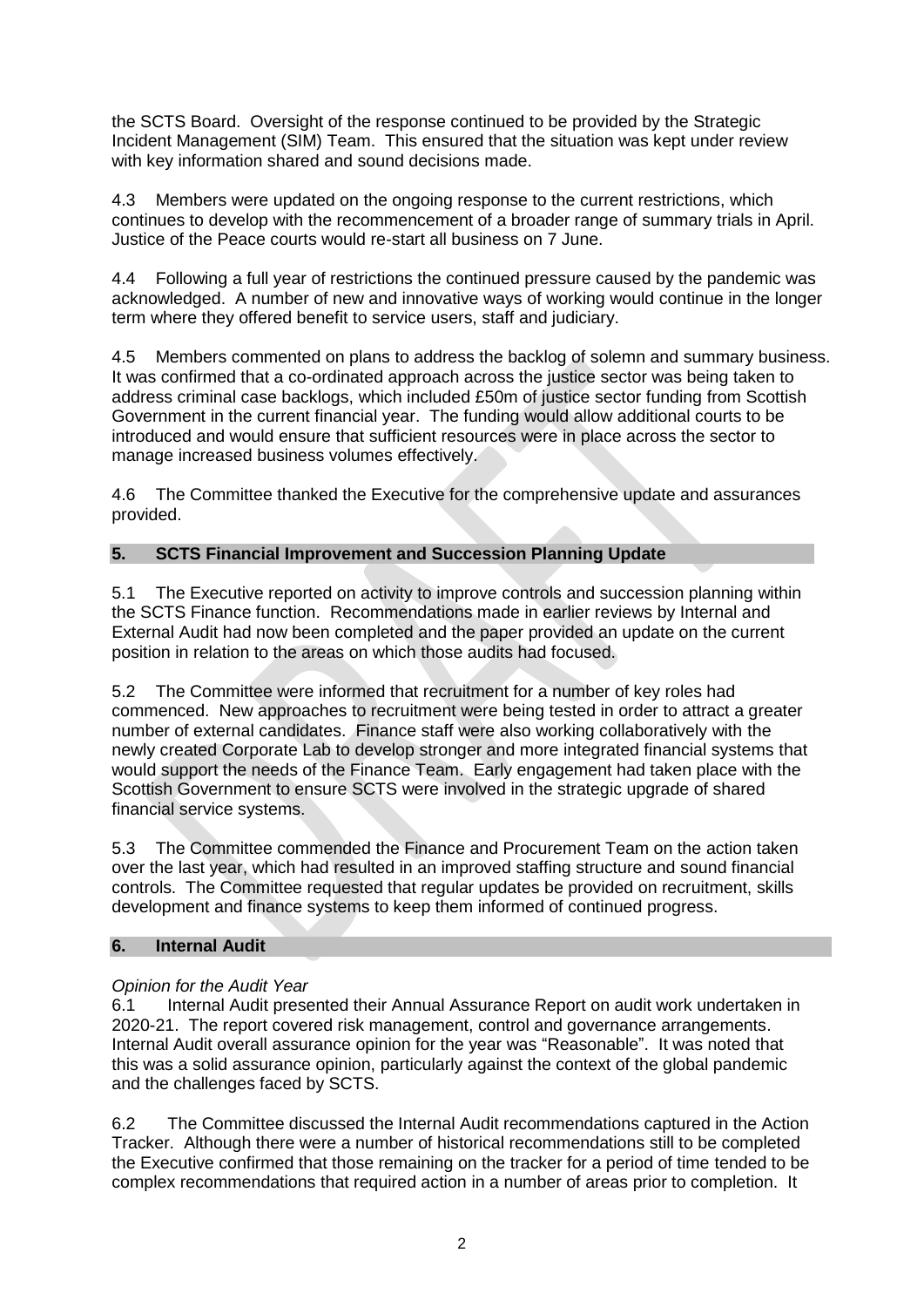was agreed that, should the completion of high priority recommendations be significantly delayed, the "owner" of a particular recommendation may be asked to attend an Audit and Risk Committee meeting to provide details of the action being taken and impact of the delay.

6.3 Internal Audit recorded their thanks to SCTS Officials and the Committee for their work and assistance during the last year.

# *Progress Report*

6.4 Internal Audit reported that work had commenced on the 2021-22 Annual plan with three audits identified to be undertaken: Cyber Security; COVID-19 Renewal Arrangements; Governance and Assurance. Two follow-up reviews, contract management and fraud risk and asset management, would also be completed during the coming year.

# **7. External Audit**

7.1 External Audit reported that preparatory work for the audit of the financial accounts had been completed with no major risks identified. Key financial controls had been found to be operating effectively. The audit was on-track and expected to be completed on-time.

7.2 The External Audit opinion and draft Annual Audit Report for the financial year would be presented to the next meeting.

# **8. Draft Audit and Risk Committee Annual Report to the SCTS Board**

8.1 Members reviewed and approved the outline of their draft annual report to the SCTS Board. Minor additions and amendments were noted for inclusion in the finalised version.

8.2 The Annual Report would be updated as audit work was completed and a draft final version would be submitted to the next meeting for formal approval. The final report would be submitted to the August meeting of the SCTS Board.

# **9. Any Other Business**

9.1 None.

# **10. Papers for Scrutiny/Exception Reporting Only**

- 10.1 The following papers had been circulated for scrutiny:
	- Action Tracker
	- Data Incidents Report
	- Fraud, Theft and Losses Report
	- Core Work Plan
	- Internal Audit Fraud Risk and Asset Management Review
	- Internal Audit Division Strategy 2021-22
	- Internal Audit Division Charter 2021-22
	- Internal Audit Risk Management Guidance

10.2 No matters were raised by exception.

# **11. Date of Next Meeting**

11.1 The next meeting would be held on Monday 2 August 2021. It was anticipated the meeting would be held by video conferencing.